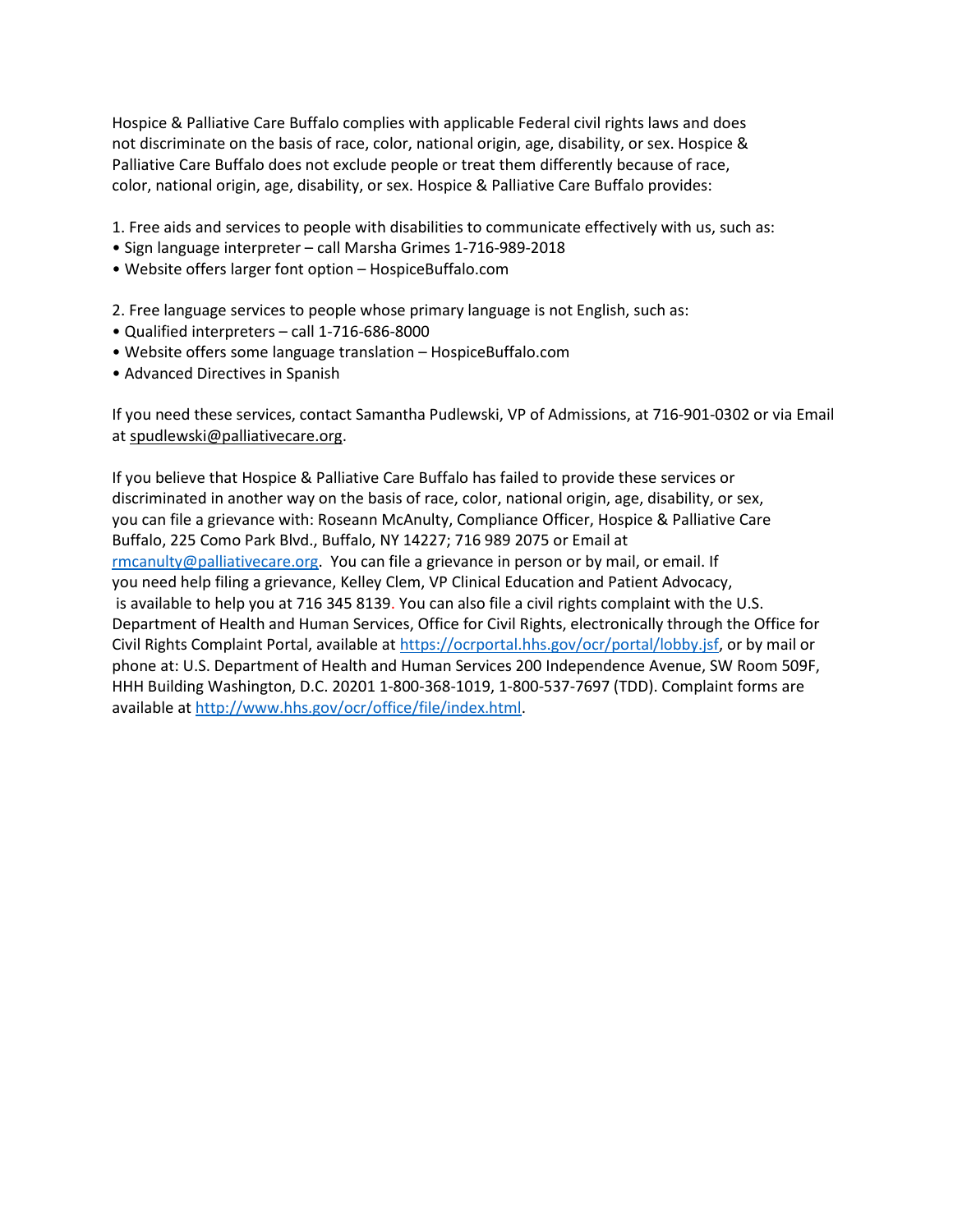# English

Attention: If you speak English, language assistance services, free of charge, are available to you. Call 1-716-686-8000

## Español (Spanish)

ATENCIÓN: si habla español, tiene a su disposición servicios gratuitos de asistencia lingüística. Llame al 1-716-686-8000.

## 繁體中文 (Chinese)

注意:如果您使用繁體中文,您可以免費獲得語言援助服務。請致電 1-716-686-8000

## Русский (Russian)

ВНИМАНИЕ: Если вы говорите на русском языке, то вам доступны бесплатные услуги перевода. Звоните 1-716-686-8000

## Kreyòl Ayisyen (French Creole)

ATANSYON: Si w pale Kreyòl Ayisyen, gen sèvis èd pou lang ki disponib gratis pou ou. Rele 1-716-686-8000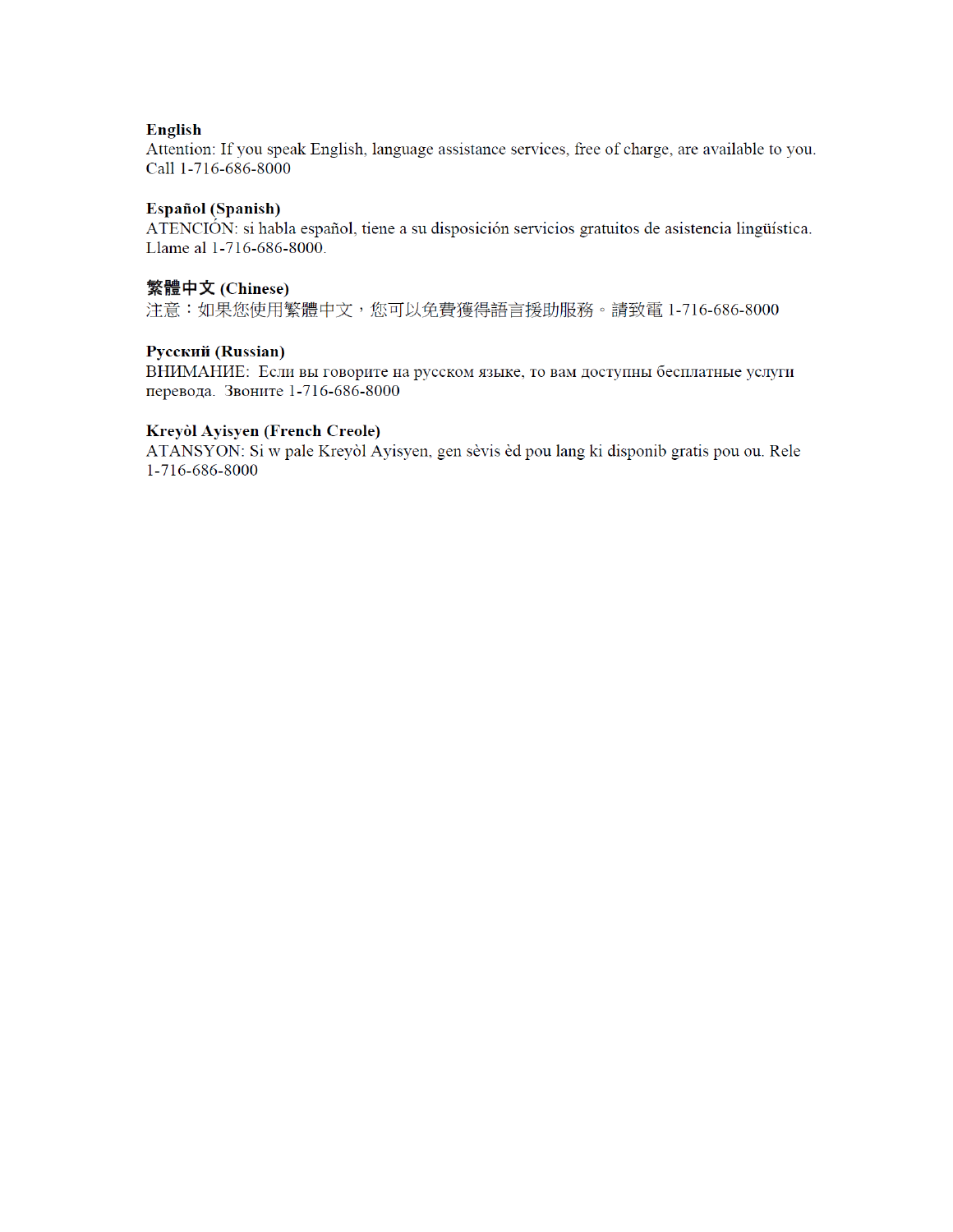## 한국어 (Korean)

주의: 한국어를 사용하시는 경우, 언어 지원 서비스를 무료로 이용하실 수 있습니다. 1-716-686-8000 번으로 전화해 주십시오.

### Italiano (Italian)

ATTENZIONE: In caso la lingua parlata sia l'italiano, sono disponibili servizi di assistenza linguistica gratuiti. Chiamare il numero 1-716-686-8000

#### **WYiddish**

1- אויפמערקזאם: אויב איר רעדט אידיש, זענען פארהאן פאר אייך שפראך הילף סערוויסעס פריי פון אפצאל. רופט .716-686-8000

## वाःना (Bengali)

লক্ষ্য করুনঃ যদি আপনি বাংলা, কথা বলতে পারেন, তাহলে নিঃথরচায় ভাষা সহায়তা পরিষেবা উপলব্ধ আছে।

ফোন করুন ১ 1-716-686-8000

#### Polski (Polish)

UWAGA: Jeżeli mówisz po polsku, możesz skorzystać z bezpłatnej pomocy językowej. Zadzwoń pod numer 1-716-686-8000

### (Arabic) ةيبرعلا

لصيتال بناجملاب لثل رفاوتت ةيوغللا قدعاسملا تامدخ زاف ،ةغللا رائدا شدحتت تن ل اذل :قظوحلم .1-716-686-8000 مقرب

#### **Français (French)**

ATTENTION: Si vous parlez français, des services d'aide linguistique vous sont proposés gratuitement. Appelez le 1-716-686-8000

## (Urdu) ردُو

لاک ۔ ریہ بایتس دری متفم تامدخ یک ددم یک زابز وک پاآ وت ،ںیہ ےتالوب ودرا پاآ رگا :رادربخ ک .8000-686-686-1

## Tagalog (Tagalog – Filipino)

PAUNAWA: Kung nagsasalita ka ng Tagalog, maaari kang gumamit ng mga serbisyo ng tulong sa wika nang walang bayad. Tumawag sa 1-716-686-8000

## ληνικά (Greek)

ΠΡΟΣΟΧΗ: Αν μιλάτε ελληνικά, στη διάθεσή σας βρίσκονται υπηρεσίες γλωσσικής υποστήριξης, οι οποίες παρέχονται δωρεάν. Καλέστε 1-716-686-8000